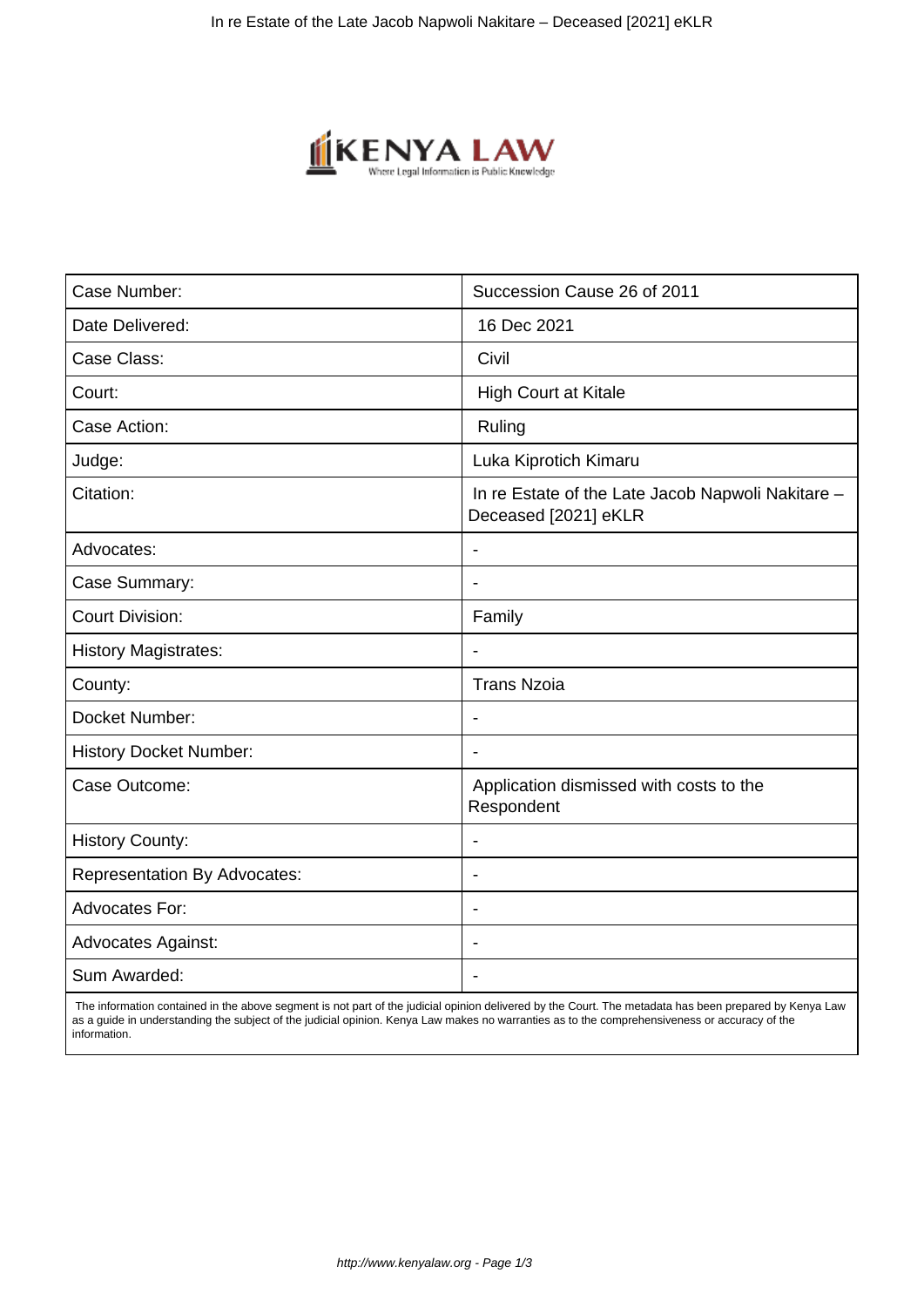#### **REPUBLIC OF KENYA**

#### **IN THE HIGH COURT OF KENYA**

### **AT KITALE**

#### **SUCCESSION CAUSE NO. 26 OF 2011**

#### **IN THE MATTER OF THE ESTATE OF THE LATE JACOB NAPWOLI NAKITARE – DECEASED**

## **WILLIAM JUMA NAKITARE.........APPLICANT/1ST PETITIONER**

#### **VERSUS**

## **FRED WEKESA NAKITARE ......RESPONDENT/2ND PETITIONER**

#### **RULING**

On 5<sup>th</sup> May 2021, this court rendered its Judgment in respect of the dispute the parties herein had regarding the distribution of the properties that comprised the estate of Jacob Napwoli Nakitare – deceased to the beneficiaries. It is apparent that the 1<sup>st</sup> Petitioner, William Juma Nakitare was aggrieved by this decision of the court.

On 7th June 2021, he filed an application before this court pursuant to **Rule 63 (1)** and **73** of the **Probate and Administration Rules** and **Order 45 Rule 1** of the **Civil Procedure Rules** seeking orders of review and the setting aside of the judgment of this court. The grounds in support of the application are stated on the face of the application. In essence the applicant seeks to upset the decision of this court on, inter alia, the grounds that: the acreage appearing in the judgment did not reflect the reality on the ground; some portions of the parcel of land had been sold to third parties; the distribution of the properties that comprise the estate of the deceased was unfair to some of the beneficiaries: that there were errors apparent on the face of the record which should be rectified. The Application is supported by the annexed affidavit of William Juma Nakitare.

The Applicant is opposed. The 2<sup>nd</sup> Petitioner, who is the Respondent, swore a replying affidavit in opposition the application. He deponed that that the Applicant was shifting goal posts after the court had rendered its judgment. The information contained in the application was not new and was contained in the surveyor's report presented to the court prior to the hearing of the case. He averred that the issues in dispute are issues suitable for an appeal but not application for review. The Respondent was apprehensive that the application for review by the applicant was in furtherance of his scheme to delay the just conclusion and determination of the dispute which had remained pending in court for a period of over ten (10) years. In the premises therefore, he urged the court to dismiss the application.

The parties to the application agreed by consent to file written submission in support of their respect opposing positions. This court has carefully considered the said submissions in light of the pleadings filed in court and the previous proceedings undertaken by the court. It was clear to the court that what the applicant is referring to as "errors" is actually information which he could have placed before the court when he adduced viva voce evidence before it. The applicant was aware that there were "purchasers" on the ground but did not bring this fact to the attention of the court. From the Respondent's response, it was clear that the concealment of the existence of the "purchasers" was deliberate on the part of the Applicant because he knew that such disclosure would have been detrimental to his case. In any event, this court agrees with the Respondent that since it was the Applicant who sold the said portion of land to the "purchasers", such portions, will, of necessity, be excised from the portion of land that t Applicant he will inherit.

Further it was clear to the court that the entire thrust of the Applicant's application is to challenge the decision of the court on the basis of its reasoning. The applicant is at liberty to do so. Infact it is his constitutional right to disagree with the decision of the court. He must do in an appeal and NOT in an application for review. This court formed the view that what the Applicant is actually seeking is a second opinion from the court. This court lacks jurisdiction to relook at its decision. The Applicant's remedy lies in an appeal and not in an application for review.